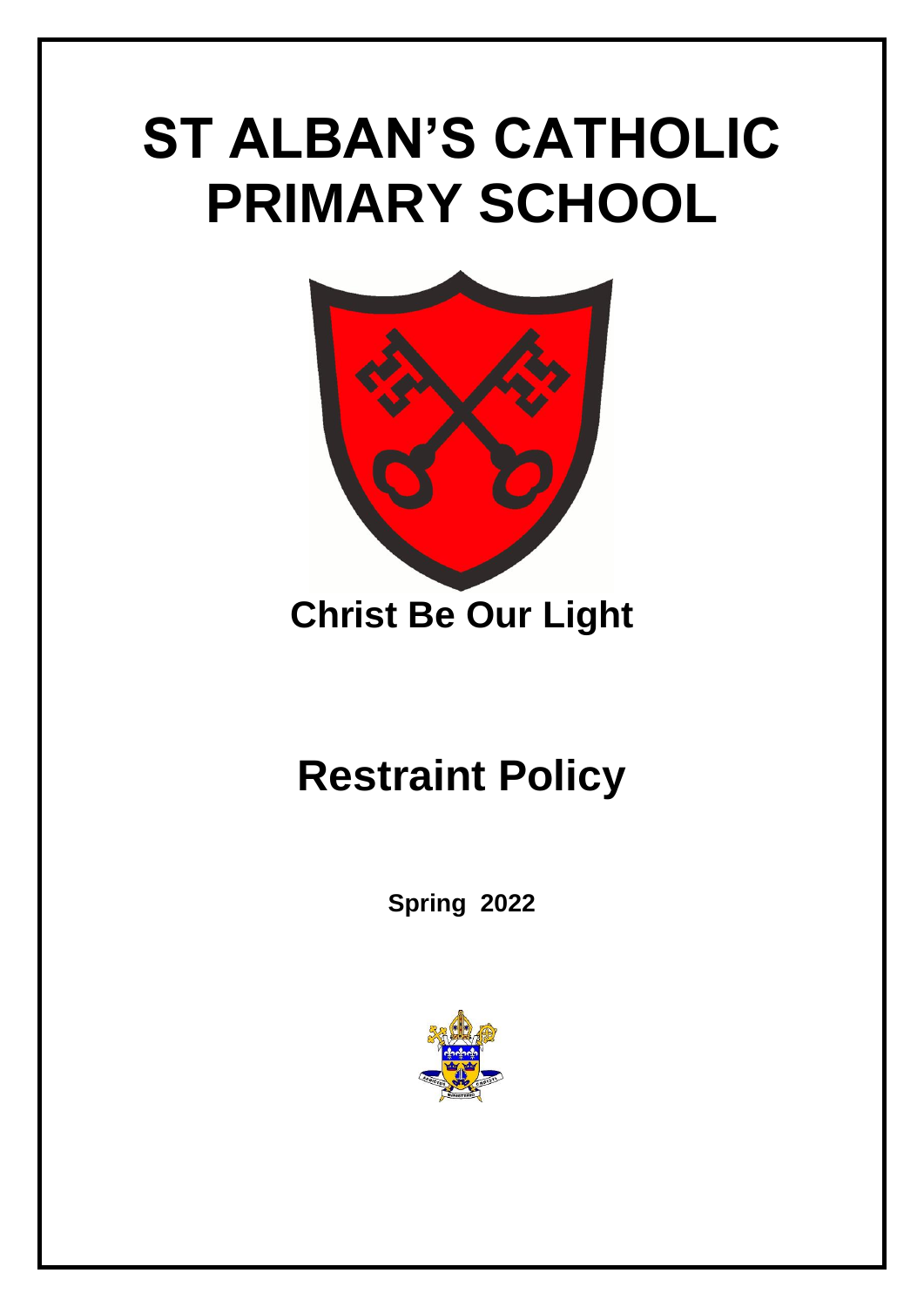St Alban's Catholic Primary School encourages pupils to make positive behaviour choices.

However, pupils sometimes do make the wrong choices. On rare occasions this may result in a situation that requires some form of physical intervention by staff.

Our Restraint Policy is based upon the following principles:

» Physical intervention is used only as a last resort when other appropriate strategies have failed.

- » Any physical contact is only the minimum required.
- » Physical intervention is used in ways that maintain the safety and dignity of all concerned.

» Incidents are recorded and reported to the Head Teacher, where physical intervention has been anything other than minor, or where the occasion give rise to a particular concern. Teachers are expected to use their professional judgement in this regard.

» Parents are informed of all reported incidents, e.g. those where the degree of physical intervention is more than minor, or where the occasion has given rise to a particular concern. The Head Teacher or the Deputy Head will inform parents. If they are not available, the most senior member of staff will carry out this duty.

#### 1. THE LEGAL FRAMEWORK

Section 93 of the Education & Inspections Act 2006 allows 'teachers and other persons who are authorised by the Head Teacher who have control or charge of pupils to use such force as is reasonable in all the circumstances to prevent a pupil from doing, or continuing to do, any of the following:

- » causing injury to his/herself or others
- » committing an offence
- » damaging property
- » prejudicing the maintenance of good order & discipline

This policy has been written with DFE 'Use of reasonable force' advice for Head Teachers, staff and governing bodies July 2013 (see appendix 2).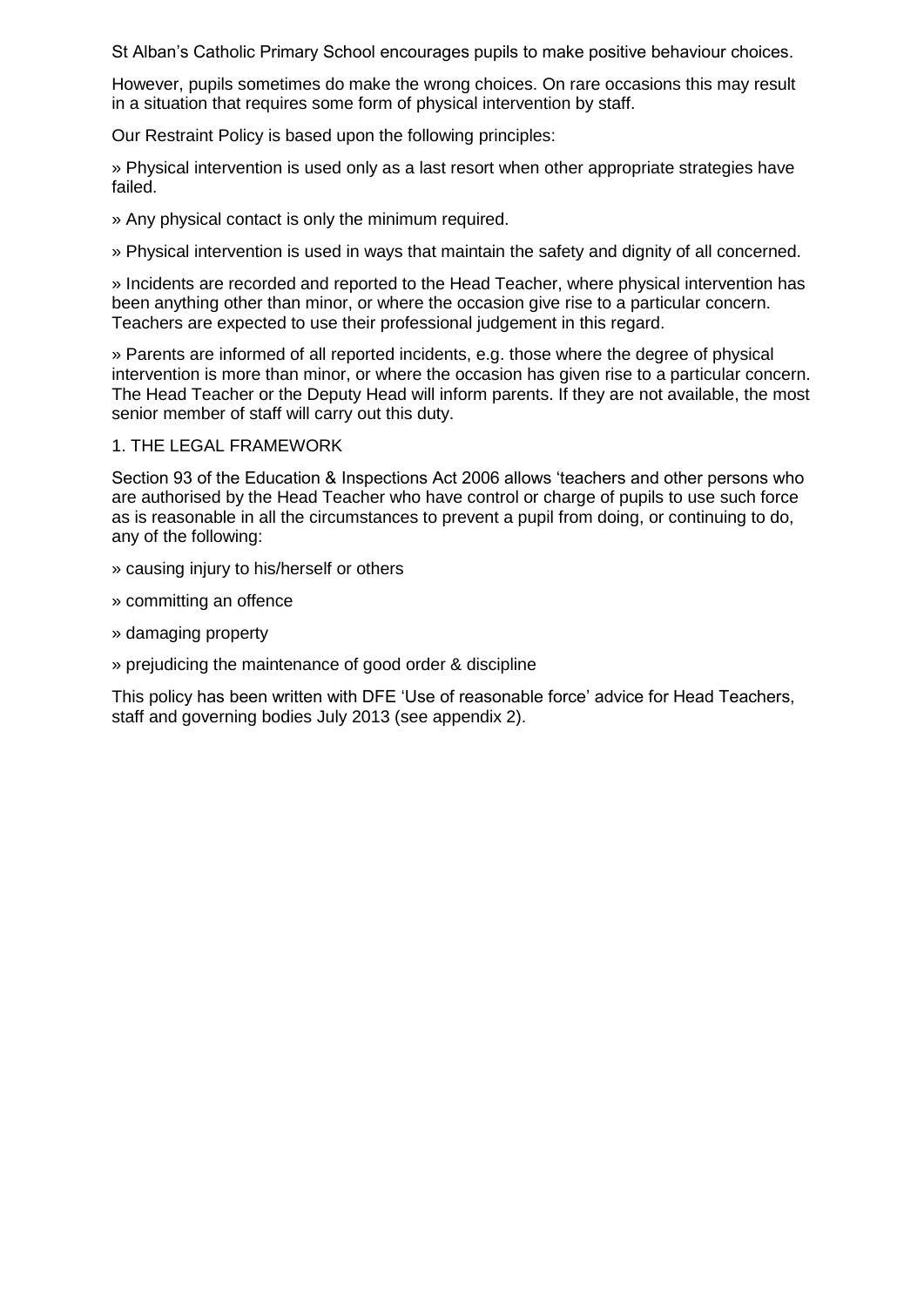#### 2. DEFINITION OF REASONABLE FORCE AND RESTRAINT

The DFE guidance (2013) on the 'Use of Reasonable Force' defines and explains these terms in the following way:

» The term 'reasonable force' covers the broad range of actions used by most teachers at some point in their career that involve a degree of physical contact with pupils.

» Force is usually used either to control or restrain. This can range from guiding a pupil to safety by the arm through to more extreme circumstances such as breaking up a fight or where a pupil needs to be restrained to prevent violence or injury.

» 'Reasonable in the circumstances' means using no more force than is needed.

» Control means either passive physical contact, such as standing between pupils or blocking a pupil's path, or active physical contact such as leading a pupil by the arm out of a classroom.

» Restraint means to hold back physically or to bring a pupil under control. It is typically used in more extreme circumstances, for example when two pupils are fighting and refuse to separate without physical intervention.

» School staff should always try to avoid acting in a way that might cause injury, but in extreme cases it may not always be possible to avoid injuring the pupil.

All members of staff who can use reasonable force have a legal power to use it. This power applies to any member of staff at the school. It can also apply to people whom the Head Teacher has temporarily put in charge of pupils such as unpaid volunteers or parents accompanying pupils on a school organised visit.

The DFE Guidance 2013 on 'Use of reasonable force' states that schools can use reasonable force to:

» remove disruptive children from the classroom where they have refused to follow and instruction to do so;

» prevent a pupil behaving in a way that disrupts a school event, trip or a visit;

» prevent a pupil leaving the classroom where allowing the pupil to leave would risk their safety or lead to behaviour that disrupts the behaviour of others;

» prevent a pupil from attacking a member of staff or another pupil, or to stop a fight in the playground; and

» restrain a pupil at risk of harming themselves through physical outbursts.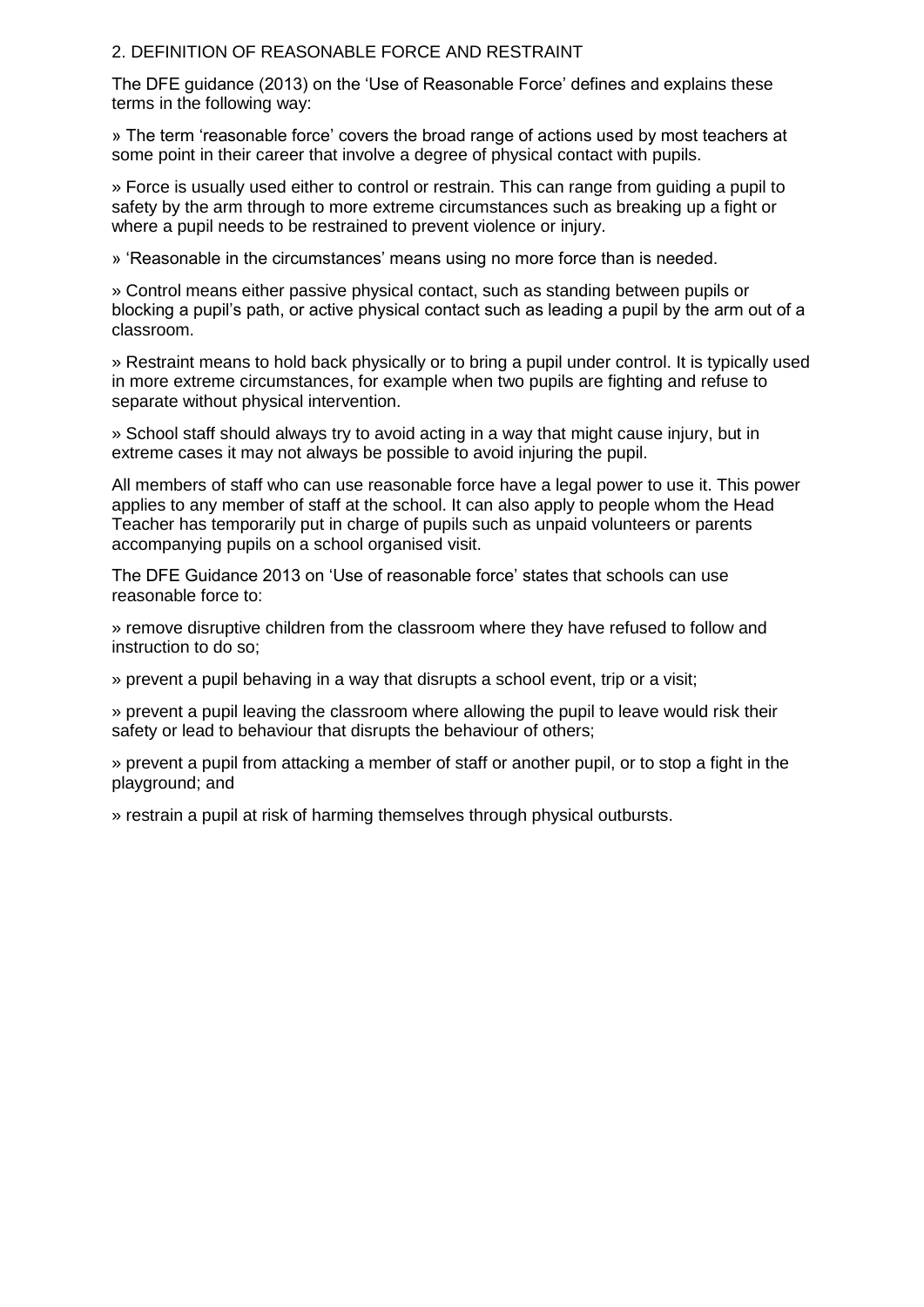#### Schools cannot:

» use force as a punishment - it is always unlawful to use force as a punishment.

In addition to the general power to use reasonable force described above, Head Teachers and authorised staff can use such force, as is reasonable given the circumstances, to conduct a search for the following 'prohibited items': knives and weapons, alcohol, illegal drugs, stolen items, tobacco and cigarette papers, fireworks, pornographic images and any article that has been or is likely to be used to commit an offence, cause personal injury or damage to property.

Force cannot be used to search for items banned under the school rules.

#### 3. OUR APPROACH

We aim to avoid the need for physical intervention and regard this as a last resort in a minority of situations. We always aim to deal with behaviour using a positive approach and therefore this policy should be read in connection with our Behaviour Policy.

It is not possible to define every circumstance in which physical restraint would be necessary or appropriate. Staff exercise their own professional judgement in situations which arise within the above categories. Staff act within our school's policy on behaviour and discipline, particularly in dealing with disruptive behaviour. Once again it is stressed that physical intervention is only used when all other strategies have failed to have the desired effect on a pupil's behaviour.

NB It is not illegal to touch a pupil. There are occasions when physical contact, other than reasonable force, with a pupil is proper and necessary. Examples of where touching a pupil might be proper or necessary:

 $\Box$  Holding the hand of the child at the front/back of the line when going to assembly or when walking together around the school

- When comforting a distressed pupil
- When a pupil is being congratulated or praised
- To demonstrate how to use a musical instrument
- To demonstrate exercises or techniques during PE lessons or sports coaching

#### To give first aid.

Staff are aware that when they are in charge of children during the school day, or during other supervised activities, they are acting in loco parentis and have a 'Duty of Care' to all children they are in charge of. They therefore take reasonable action to ensure the safety and well-being of all pupils. This being said, staff are not expected to place themselves in situations where they are likely to suffer injury as a result of their intervention.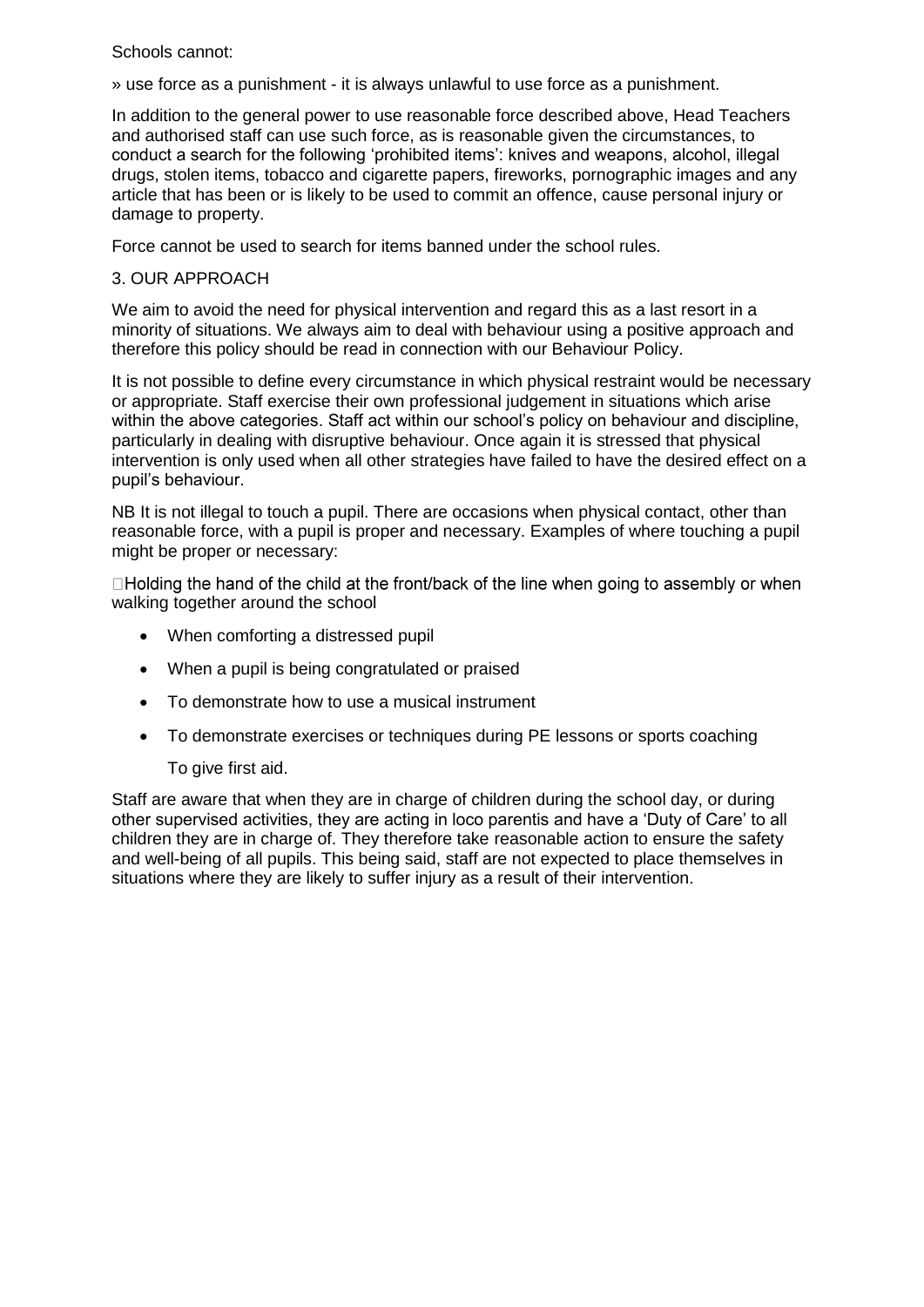#### 4. USE OF PHYSICAL RESTRAINT OR INTERVENTION

Physical restraint is applied as an act of care and control with the intention of re-establishing verbal control as soon as possible and, at the same time, allowing the pupil to regain selfcontrol. **It never takes a form which could be seen as punishment.** 

Staff are only authorised to use reasonable force in applying physical restraint i.e. only applying force necessary to stop or prevent danger should be used, in accordance with the guidelines below. In all circumstances, alternative methods are used as appropriate with physical intervention or restraint a last resort.

Staff were trained in managing pupils' behaviour in the Autumn Term, 2018.

In the exceptional circumstances, when physical restraint or intervention becomes necessary, staff:

DO

- Summon help / involve another member of staff if possible
- Continue to talk to the pupil in a calm way
- Use simple and clear language
- Tell the pupil what s/he must do for them to remove the restraint (this may need frequent repetition)
- Use the minimum force necessary
- Be aware of any feelings of anger
- Hold limbs above a major joint if possible e.g. above the elbow
- Relax the restraint in response to the pupil's compliance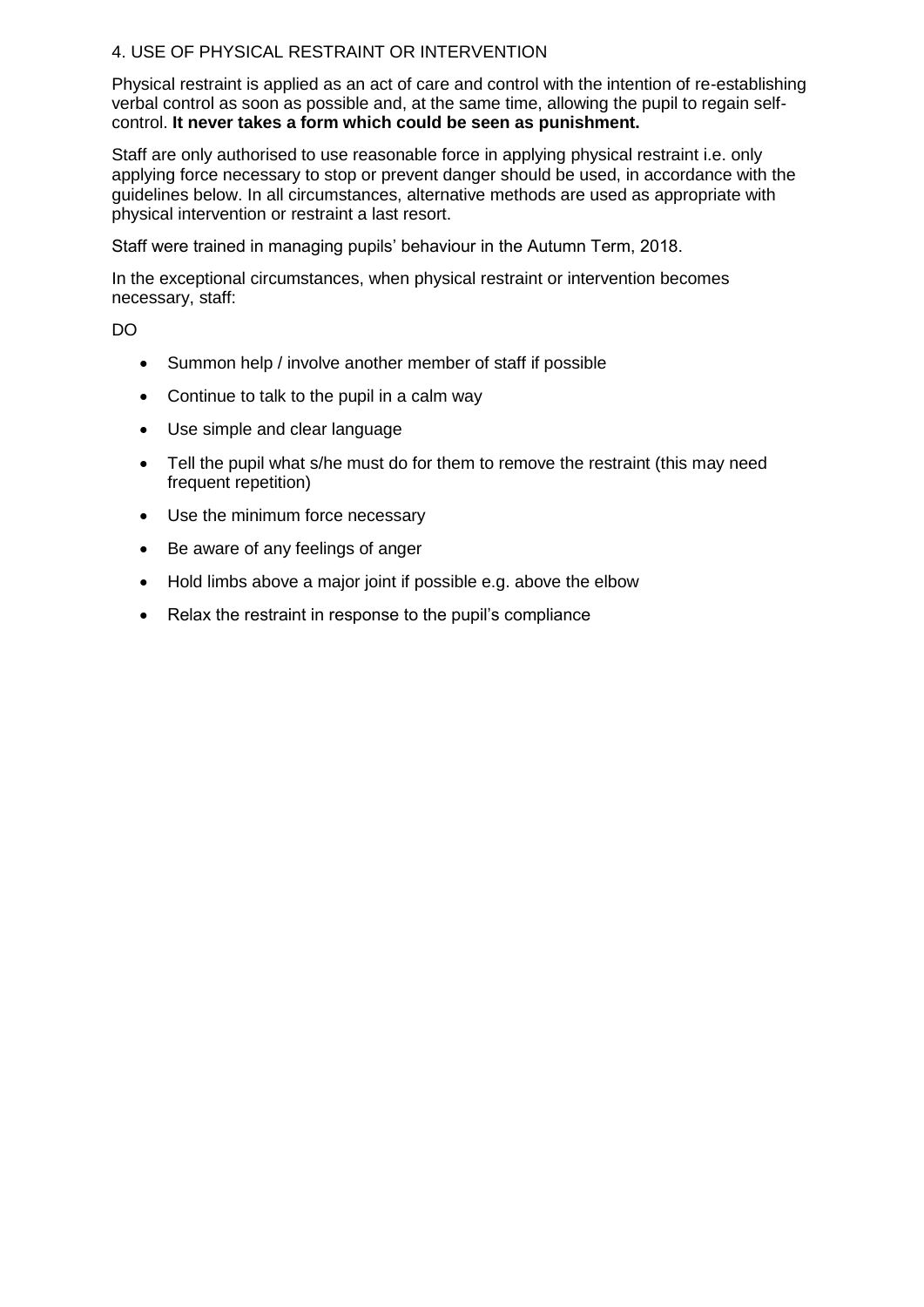#### DON'T

- Try to manage on your own
- Stop talking even if the pupil does not reply
- Act in temper
- Allow a prolonged verbal exchange with the pupil
- Involve other pupils in the restraint
- Use physical restraint or intervention as a punishment
- Touch or hold the pupil in a way that could be viewed as sexually inappropriate conduct
- Twist or force limbs back against a joint
- Bend fingers or pull hair
- Hold the pupil in a way which will restrict blood flow or breathing e.g. around the neck
- Slap, punch, kick or trip up the pupil

#### 5. ACTIONS AFTER AN INCIDENT

Physical restraint often occurs in response to highly charged emotional situations and there is a clear need for debriefing after the incident, both for the staff involved and the pupil. The Head Teacher is informed of all incidents, other than those that are minor in nature, as soon as possible and takes responsibility for making arrangements for debriefing, once the situation has stabilised. An appropriate member of the teaching staff debriefs the pupil concerned: the debrief includes consideration of the circumstances that precipitated the incident and exploring ways in which future incidents can be avoided. Any other individuals involved in the incident are offered support.

If the behaviour is part of an ongoing pattern, it will probably be necessary to address the situation through the development or review of an individual behaviour plan (IBP), which may include a risk assessment, an anger management programme and possible involvement of external agencies.

All incidents, other than those that are minor in nature, are recorded immediately on a Restraint Recording Form (appendix1). All sections of the report are completed so that any patterns of behaviour can be identified and addressed. In the event of any future complaint or allegation this record provides essential and accurate information. A copy is filed in the child's appropriate file and a central copy is kept by the Head Teacher.

A member of the teaching staff contacts parents as soon as possible after an incident, normally on the same day, to inform them of the actions that were taken and why, and to provide them with an opportunity to discuss it.

#### 6. RISK ASSESSMENTS

If we become aware that a pupil is likely to behave in a disruptive way that may require the use of reasonable force, we will plan how to respond if the situation arises. Such planning (recorded on an IBP) addresses:

- » Strategies to be used prior to intervention
- » Ways of avoiding 'triggers' if these are known

» Involvement of parents to ensure that they are clear about the specific action the school might need to take

» Briefing of staff to ensure they know exactly what action they should be taking (this may identify a need for training or guidance)

- » Identification of additional support that can be summoned if appropriate
- » The school's duty of care to all pupils and staff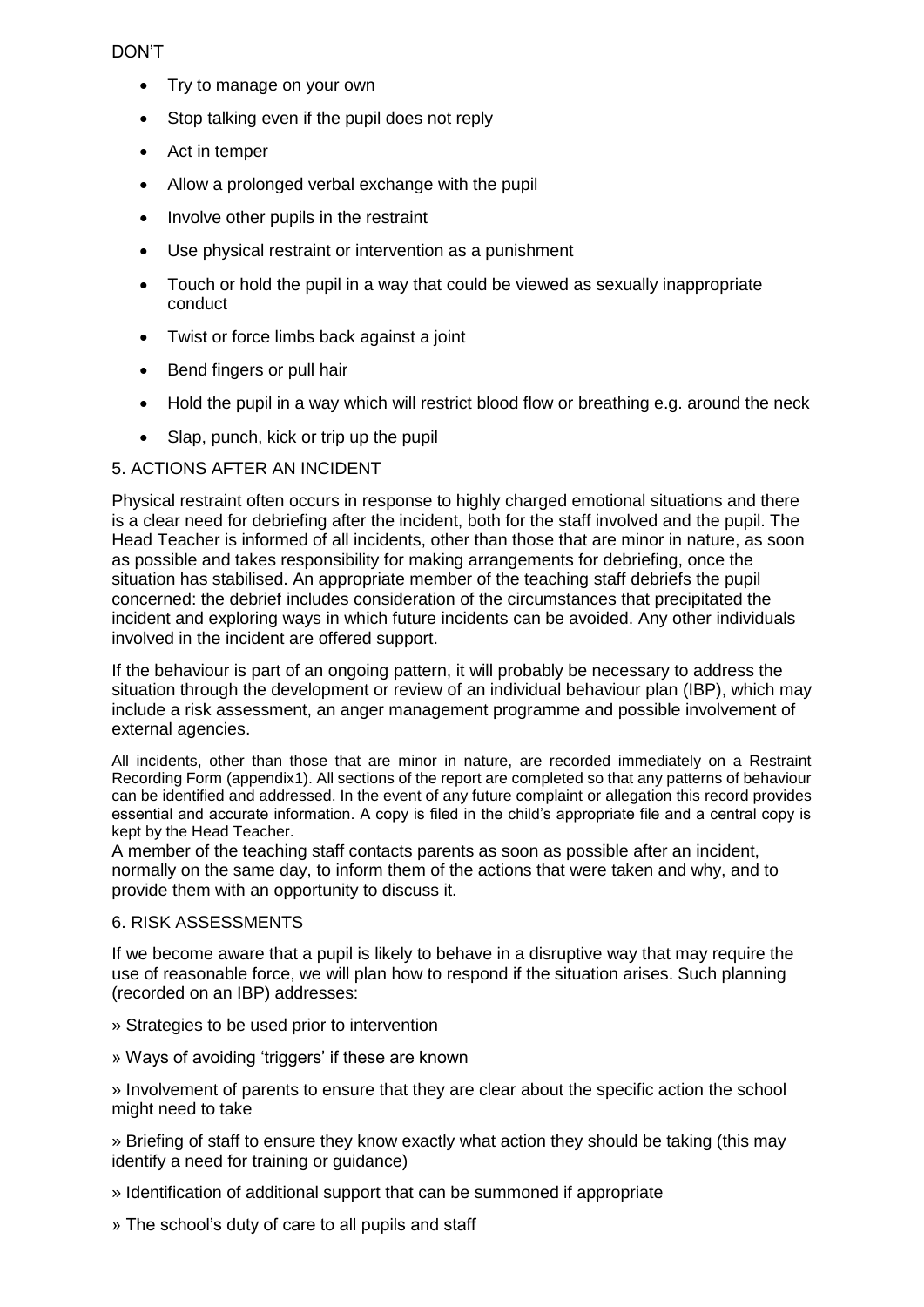#### 7. COMPLAINTS AND ALLEGATIONS

This clear physical intervention and restraint policy, adhered to by all staff and shared with parents, should help to avoid complaints from parents. It is unlikely to prevent all complaints, however, and a dispute about the use of force by a member of staff might lead to an investigation under our Complaints Procedure. If, following preliminary investigations it is deemed necessary, the Head Teacher will contact the LADO in line with our Child Protection Policy and Procedures.

We will review this policy annually.

This policy should be read in conjunction with the following policies:

- » Behaviour Policy
- » Child Protection Policy

» Guidance for Safer Working Practice for Adults who Work with Children and Young People in School Settings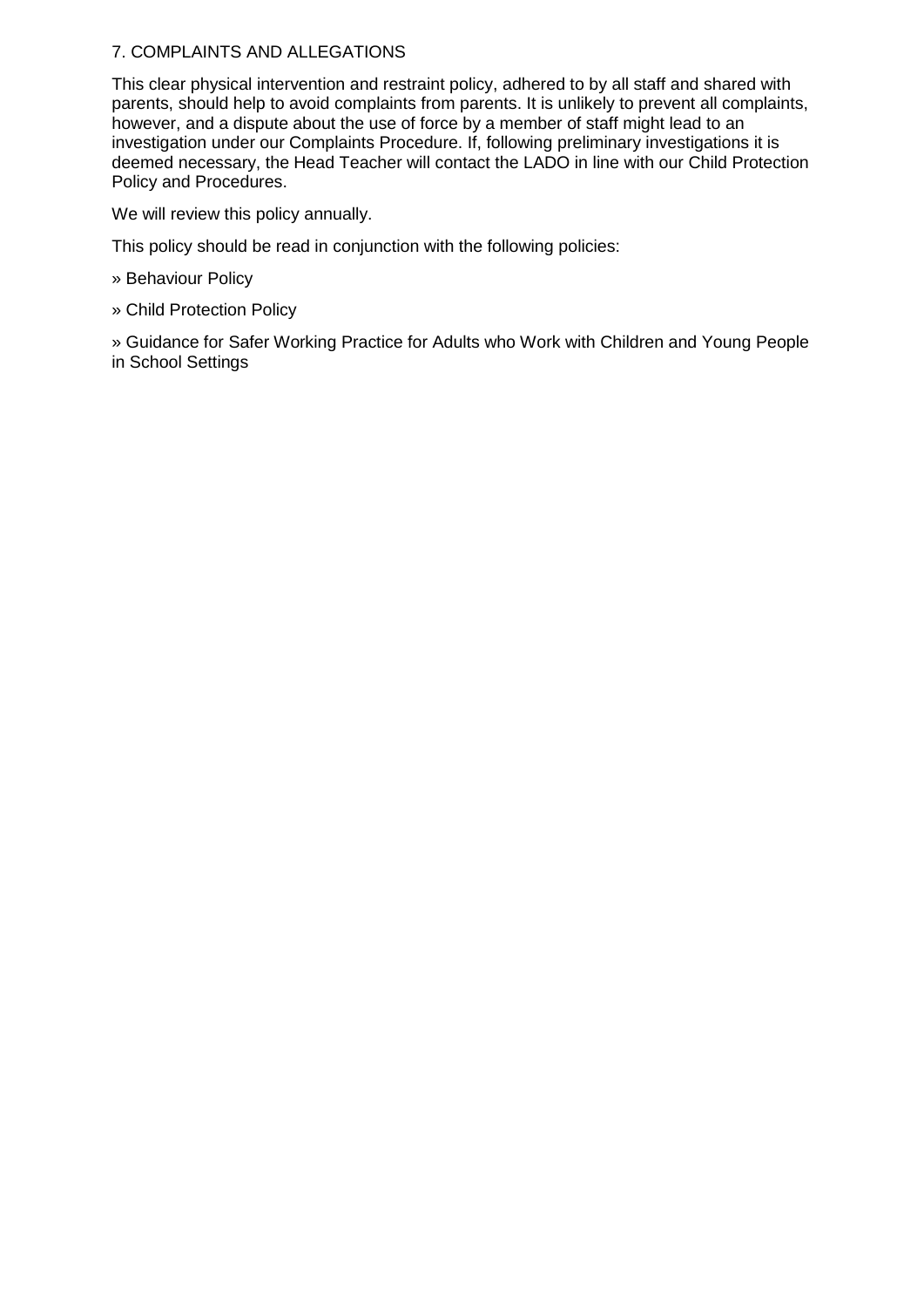Appendix 1: Restraint Recording Form

#### RECORD OF POSITIVE PHYSICAL HANDLING / RESTRAINT

Child's / Young Person's Name:

Date:

Time:

Location of incident:

Report compiled by:

ANTECEDENTS (events leading up to the incident):

BEHAVIOUR (how did the pupil respond, describe what actually happened):

CONSEQUENCES (how did staff intervene, how did the pupil respond, how was the situation resolved):

NAMES OF THOSE INVOLVED (staff and pupils):

NAMES OF WITNESSES (staff and pupils):

WHAT DE-ESCALATION TECHNIQUES WERE USED PRIOR TO PHYSICAL CONTROLS? (tick below):

```
verbal advice and support [ ] 
reassurance [ ] 
calm talking/stance [ ] 
time out directed [ ] 
time out offered [ ]
```

```
choices/limits/consequences [ ]
```
distraction [ ]

```
planned ignoring [ ]
```

```
take up time [ ]
```

```
negotiation [ ]
```

```
humour [ ]
```

```
contingent touch [ ]
```

```
transfer adult [ ]
```

```
success reminder [ ]
```

```
other (pls specify)
```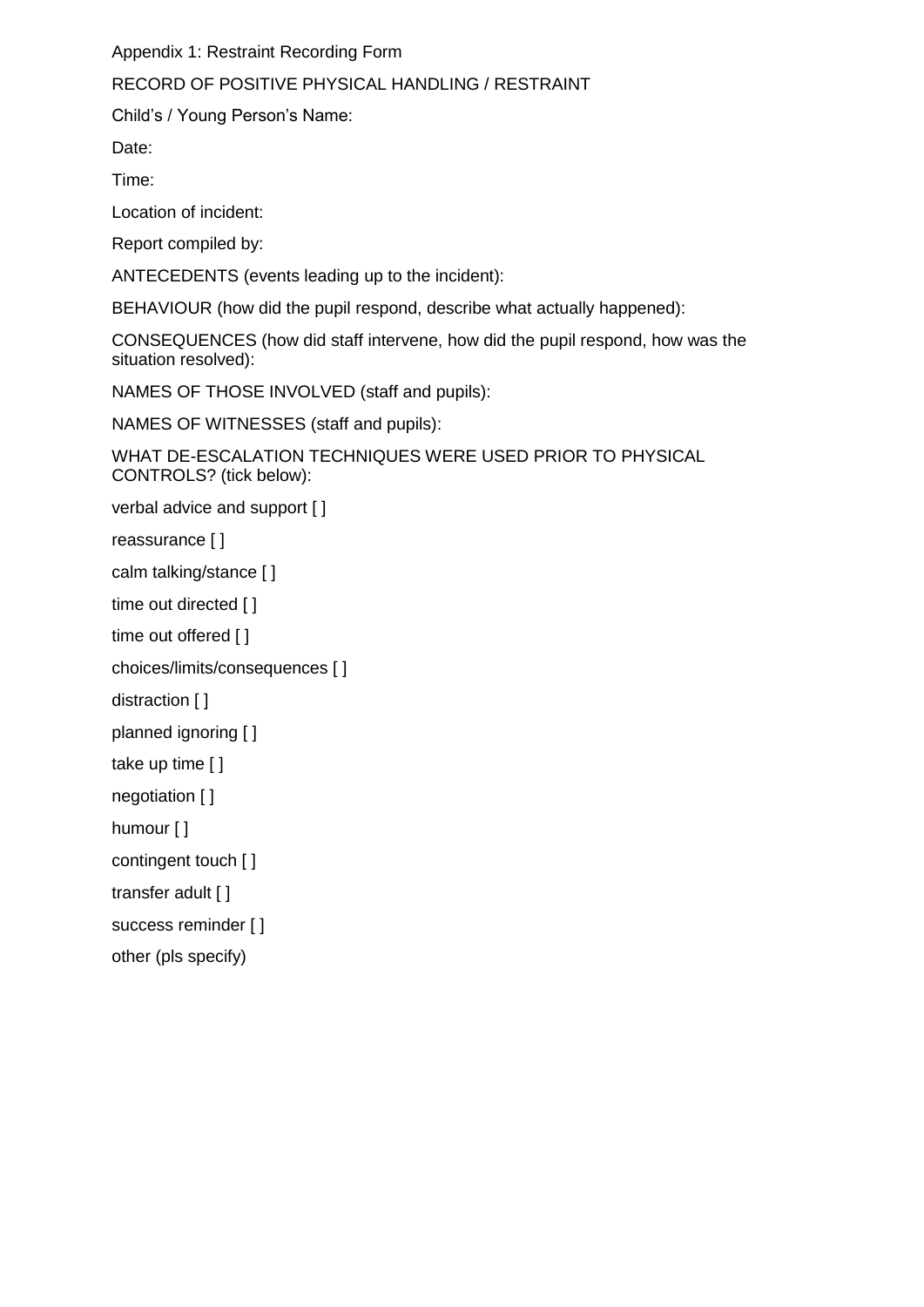WHY WAS THE DECISION MADE TO USE RESTRAINT?

To prevent child / young person from causing injury to him/herself? [ ]

To prevent child / young person from causing injury to others? [ ]

To prevent child / young person from causing damage to property? [ ]

To prevent child / young person from causing serious disruption? [ ]

To prevent child / young person from running away? [ ]

Other? (Please specify) [ ]

DESCRIPTION OF PHYSICAL RESTRAINT HOLDS USED: (Please include approx. time span of any holds)

CHILD'S VIEWS

Report read and discussed with child Yes [ ] No [ ]

Child / young person agrees with content Yes [ ] No [ ]

If no, what is the child's/young person's view? / If yes, does the pupil have any comment?

Did the child / young person suffer any injuries as a result of this incident?

Injury location and description:

Did staff or others suffer any injuries as a result of this incident?

Injury location and description:

POST-INCIDENT INFORMATION

Was any post-incident support offered and given to the child / young person?

a) De-brief with adult [ ]

b) Other (please specify) [ ]

c) Offer declined by child / young person []

Was any post-incident support requested by and given to member of staff / other adult?

a) De-brief with colleague [ ]

- b) De-brief with Headteacher [ ]
- c) Occupational Health Counselling [ ]

d) Not requested [ ]

PARENT(S) VIEWS: